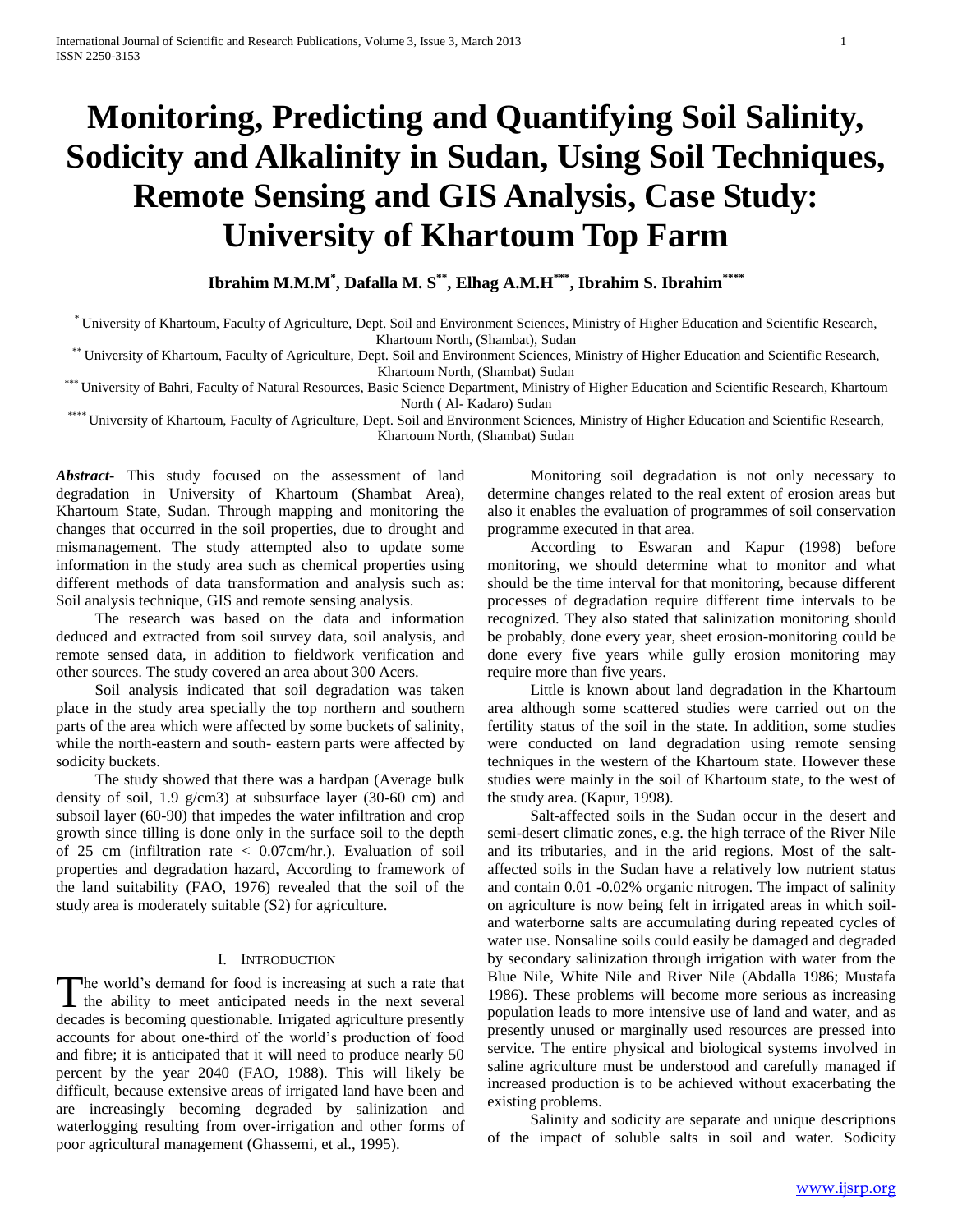represents the relative predominance of exchangeable sodium compared to other exchangeable cations, chiefly calcium, magnesium, potassium, hydrogen and aluminium and is expressed as ESP (exchangeable sodium percentage). The sodium adsorption ratio, SAR, is another expression of sodicity that refers to the ratio of adsorbed sodium and the sum of calcium and magnesium. Soil salinity is a characteristic of soils relating to their content of water-soluble salts and expressed mostly as ECe (electrical conductivity of paste extract) and is measured as dS m-1 (Charm an and Murphy, 2000). The interrelation of all these soil parameters is important for the Interpretation of their measures (van de Graaff and Patterson, 2001).

## II. STUDY AREA

 Study area, University of Khartoum top farm was located in Khartoum North, Khartoum State, Sudan. It is situated on the eastern bank of the River Nile.

 The study area extends about 3.5 km along a southeastnorthwest direction and extends 1.5-2 km east west. It is bounded on the east by Shambat road. It is situated between longitudes 44º 01˝ and 44º 02˝ East and latitudes 03º 59˝ and 03º 00˝ North and covers an area of about 300 Acres (Fig. 1).

 Populations are mainly farmers live around the study area. The soil of the study area is black cotton soil (Vertisols) and recent deposition soils (Entisols), and some parts are saline and/ or sodic while are alkaline.

 In the west of the Khartoum state (Omdurman city), land degradation and sand encroachment is whipping out a life that is centuries old. "Sand movement has exhausted us″. Like this farmer, thousands of villagers, along the Underman area who own narrow strips of arable land that borders the study area, watch the sand moving closer every day. They are watching the land that degraded or eroded. So most of the land was lost or degraded. Then most farmers left their homeland seeking for new opportunities of work (Elamein 2005).

#### III. METHODOLOGY

 Four false colour composite (FCC) subsets images from Landsat TM and ETM dated (1973, 1986, 2000 and 2008) covering the study area (300 Acers) were used in this study. The field work was conducted during the period 15 to 25th may 2009 aided by GPS receivers (Garmin 60C). Radiometric and image to ground points geometric corrections were conducted. Soil samples were collected from different selected locations to cover the variability that observed from satellite image analysis. Global Positioning System (GPS) was used to locate the position of the check sites. Different soil samples strategies were applied depending on satellite image interpretation and morphological and differences physical properties (colour, texture, structure…etc.). Soil samples were collected from three different depths (0-30 and 30-60cm) with a total number of 126, the distance between adjacent soil samples (in all directions) was 250 m (Fig 2). The soil samples were analyzed using the facilities of the department of soil and environment science

Faculty of Agriculture, U of K. The flowing properties were determined in soil samples:

- Soil Reaction: Soil pH was measured in soil paste using analogue pH-meter JENWAY.
- The Electrical Conductivity (ECe): The electrical conductivity of the saturation extract (ECe) was measured by conductivity meter WAPcm 35 (model cm 35).
- Soluble Calcium and magnesium: Calcium and magnesium were determined volumetrically with titration against ethylene diamine tetra acetate (E.D.T.A).
- Sodium: Sodium was determined photometrically using Corning EEL flame photometer.
- Sodium Absorption Ratio: (Sodium absorption ratio was estimated from values of calcium, magnesium and sodium of saturated past extract. Exchangeable sodium percentage (ESP) was from regression equation of ESP on SAR) (Klute, 1965).

### IV. RESULTS AND DISCUSSION

 The soil analysis indicated that most of the soils of the study area are non-saline and non-sodic, except some buckets at surface and subsurface and subsoil samples at the top north and southern parts of the study area which was saline soil. SAR values indicated that some parts at north east and south west part of the study were sodic soil, while most of the area was nonsodic. These findings agreed with UNDP (1970).

 The spatial variability of ECe for the surface, sub-surface and subsoil are shown in Figures 3 (a, b and c). Figure (a) showed that Soils with values of ECe 0.1- 0.25dS/m was located in the northern, middle, and some southern parts of the study area while soils with ECe values 0.25-038 dS/m are found in the eastern and south western parts, on the other hand ECe values 0.38-0.58 and 0.58-1 dS/m was found in the middle western parts of the study area. Figure 3 (b and c) showed similar results mentioned above.

 Field work and survey results revealed land degradation signs which might be due to bad management such as misuse of irrigation water (wrong scheduling). The survey data showed that there was surface salt accumulation at the top north eastern and eastern parts of the study area (Plate1).

 Soil Reaction (pH): The analysis of the soil samples revealed that the soil reaction ranged from moderate to slightly alkaline, which is not unexpected for soils of arid and semiarid region. Spatial pH variability for the surface, subsurface and subsoil was shown in figure 5 (a, b and c). The spatial variability of pH, values was ranged between 6.5 to 8.5, and divided into four classes as shown Figure 5 (a, b and c).

 Soils with pH values of 7 to 7.5 and 7.5 to 8 were found in the southern and western parts, while other soils with pH values 6.5 to 7 and 88.5, located within the eastern parts with scattered pockets in some parts of the study area.. Figure 5 (b and c) showed similar pattern to above mentioned one with increased of values ranged from 8 to 8.5 with the depth.

 Figure (5) showed that about 18.73%, 33.89% and 38.96% of the surface, sub surface and subsoil respectively, fell within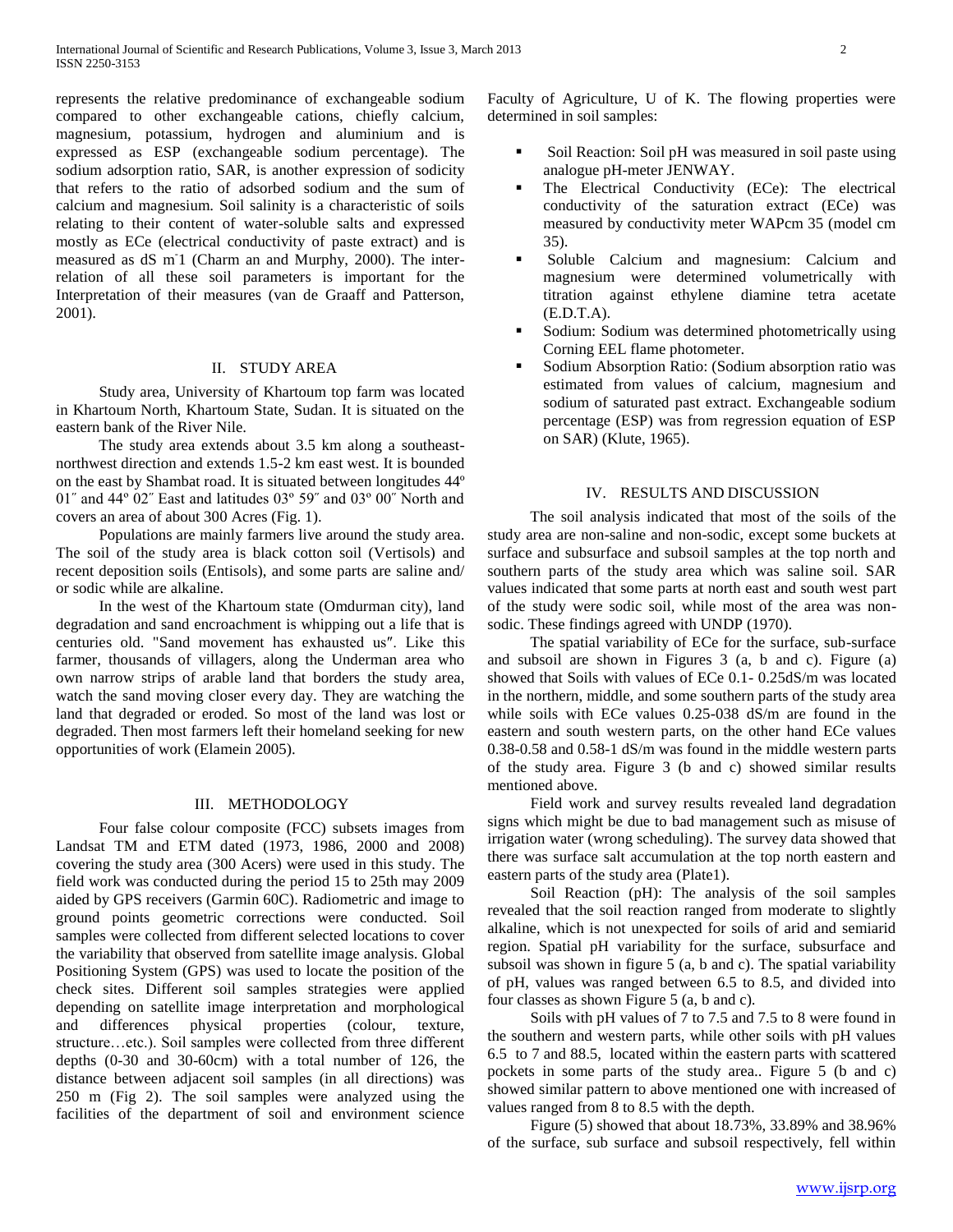values ranged between 6.5-7, while 28.43%, 30.96% and 28.57% of the surface, sub surface and subsoil, respectively, fell within values ranged between 7-7.5, 20.46%, 17.05% and 15.58% of the surface, sub surface and subsoil respectively, fell within values ranged between 7.5-8, 32.3%, 18.08% and 16.88% of the surface, sub surface and subsoil respectively, fell within values ranged from 8 to 8.5.

 The spatial variability of SAR for the surface, sub surface and subsoil was shown in figures 4 (a b and c). Figure 4 (a) showed high SAR value (4.85 to 8) which concentrated in the north and middle east parts of the study area, while SAR values in most of the area ranged within the normal non-sodic range (less than 5). Figure 4 (a) showed that most of the area was nonsodic (less than 8). In addition weighted SAR values confirm the above mentioned and most of the SAR values fell within the normal range.

 The SAR values ranged from 0.03 to 8.83. The lowest values of SAR were in the surface (0-30cm); 0.5% of the surface soil sample fell within the sodic class (SAR>13), while 99.5% fell within the non-sodic class (SAR<13). In the subsurface layer (30-60cm) SAR values ranged from 0.3 to 8.5 and approximately 0.9% of the sub-surface soil sample values fell within the sodic class and 99.1% fell within the non-sodic class. When In the subsurface layer (60-90cm) SAR values ranged from 0.4 to 10 and approximately 1.3 % of the sub-surface soil sample values fell within the sodic class and 98.7.1% fell within the non-sodic class.

 Compared to some of the results of some previous studies showed that there was some changes in the soil properties such as: salinity and sodicity which indicates a deterioration of the soil, The results also indicated that about 72% of the soils of the study area were plowed to depths of 20cm despite the presence of a hardpan (Bulk density  $> 1.5$  g/cm<sup>3</sup>) in some parts at the depth of 30 cm. In addition, cultivation of land more than three times per year with addition minimal of fertilizers.

# V. CONCLUSION AND RECOMMENDATION

 The study revealed different signs of land degradation in the study area as judged by change in soil chemical properties. These changes indicated decrease in cropped yield and productivity, decrease in vegetation cover, expansion saline and sodic soils around and inside the study area as increased of buckets of saline and sodic soils. These signs could be revised with the use of agricultural indicators. Land degradation as reduction in biological productivity can be interpreted from crop yields.

 Soil analysis showed that chemical properties of the soil had revealed different changes; some parts were affected by salinity and sodicity that had negative impact on the soil productivity. The observed land degradation (poor natural vegetation and poor soil fertility) was due to both climate changes and human activities.

 Based on these finding the following recommendation can be stated:

- 1. Subsoiling or ripping to a depth of 30 to 45 cm or more should be the practice to break the compaction and the hard pans and to improve the infiltration rates of the soil of the study area.
- 2. The reclamation of the slightly saline and/or sodic pockets of the soils which found in some parts of the study area should be attempted through the application of organic manure (farmyard and chicken manures) for the improvement of physical, chemical and biological properties.
- 3. Application of macro and micronutrients is essential at the following rates:
- Phosphorous is recommended to be applied at the rate of 50 kg / feddan of triple superphosphate (% $P = 46\%$ ) P2O5) applied before sowing. Other sources e.g. diammonium phosphate (DAP= 21% nitrogen) may be used.
- Potassium is recommended to be applied at the rate of 50 kg /feddan before sowing. The recommended source is potassium sulfate to make use of the contained sulfate in lowering pH of these alkaline soils which affect the availability of macro and micronutrients.
- 4. Proper programs should be adopted for clearance of irrigation canals from weed and deposited siltation.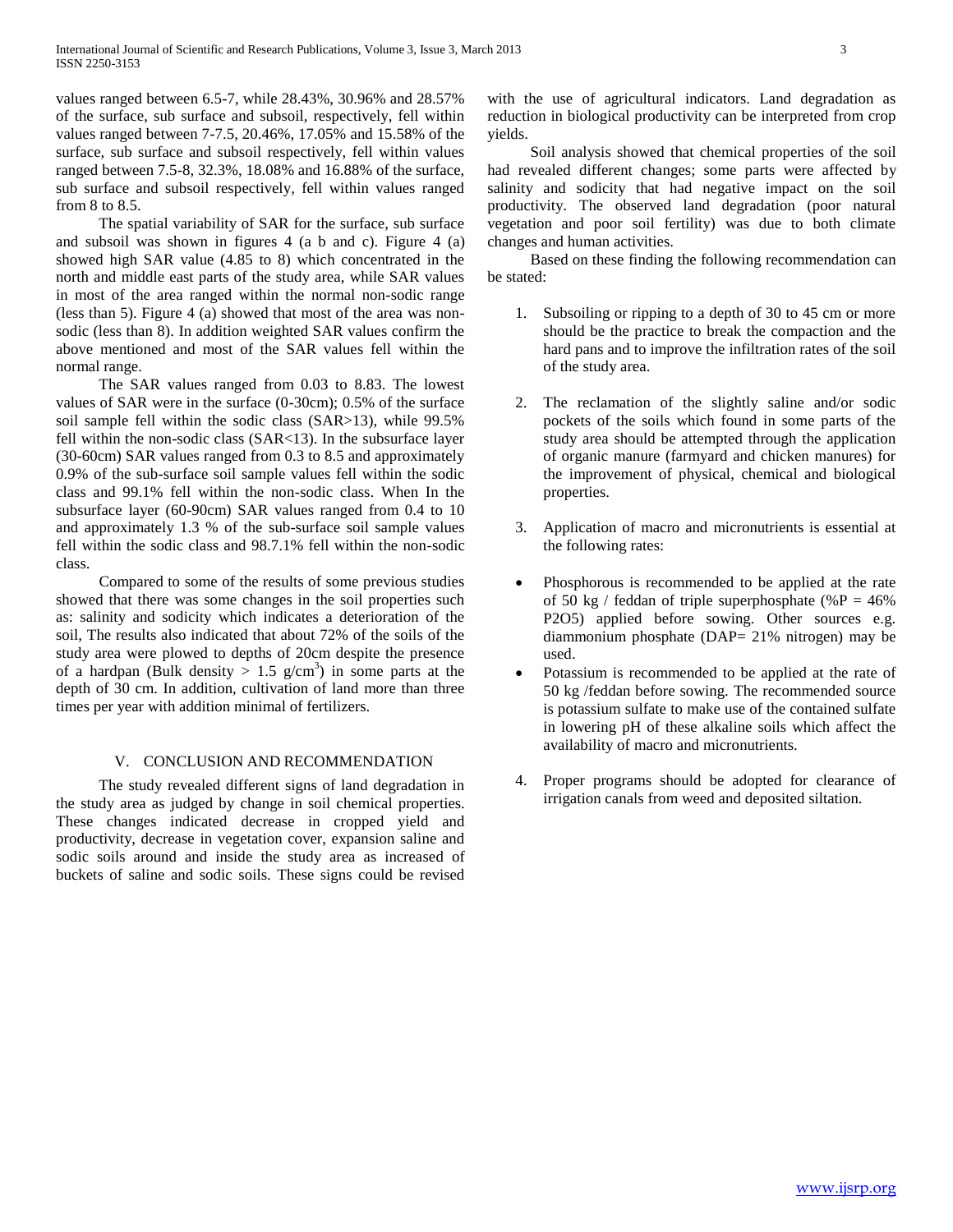## **APPENDIXES**





Figure 1: Location map of the study area **Figure 2: Location of auger and representative profiles sites** 



 Plate No (1): Surface accumulation of salt and compacted soil, north of the study area Source: Survey data 2009.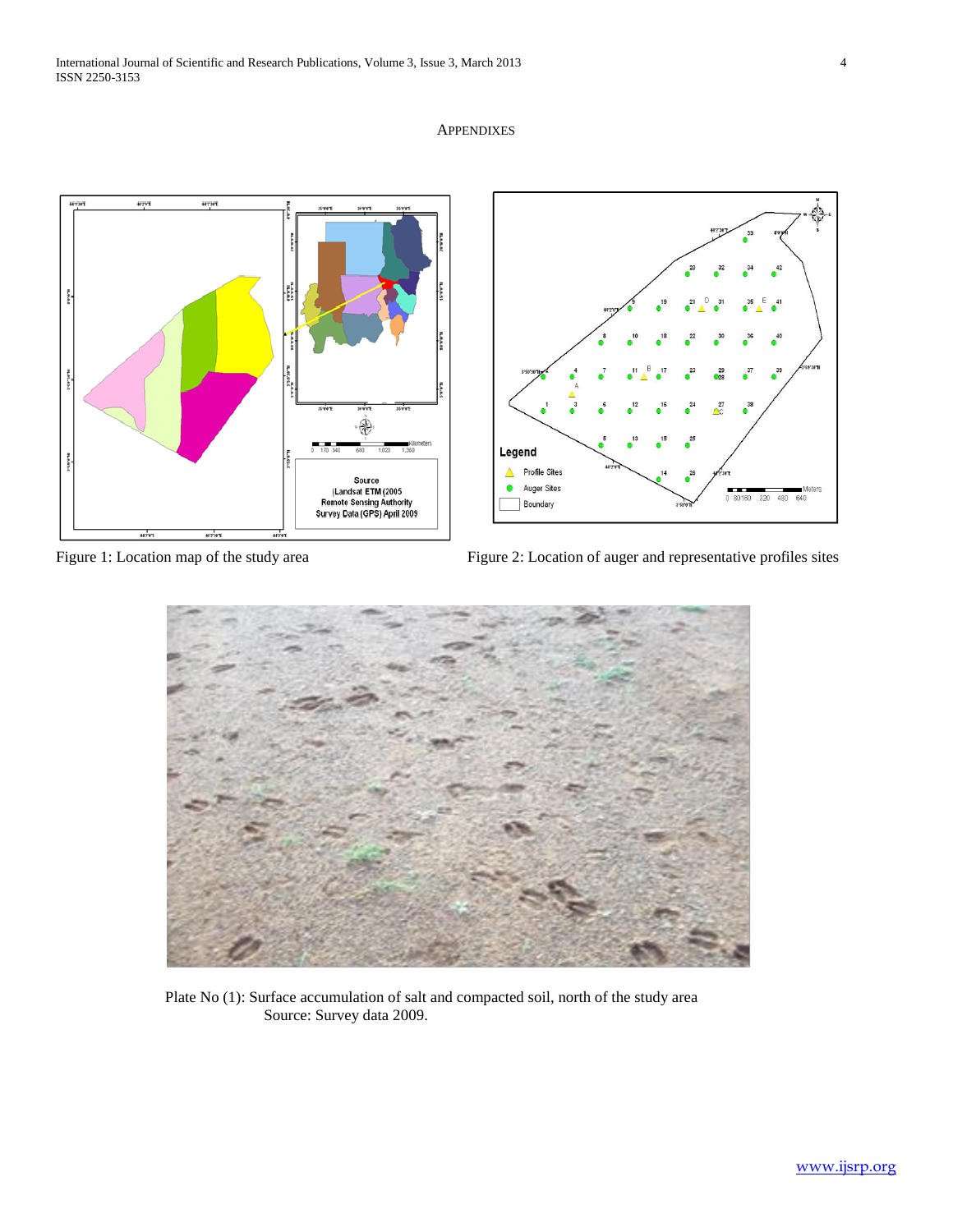

Fig 3: ECe Values for the surface (a), sub-surface (b) and (c) sub-soil layers



Fig 4: SAR Values for the surface (a), sub-surface (b) and (c) sub-soil layers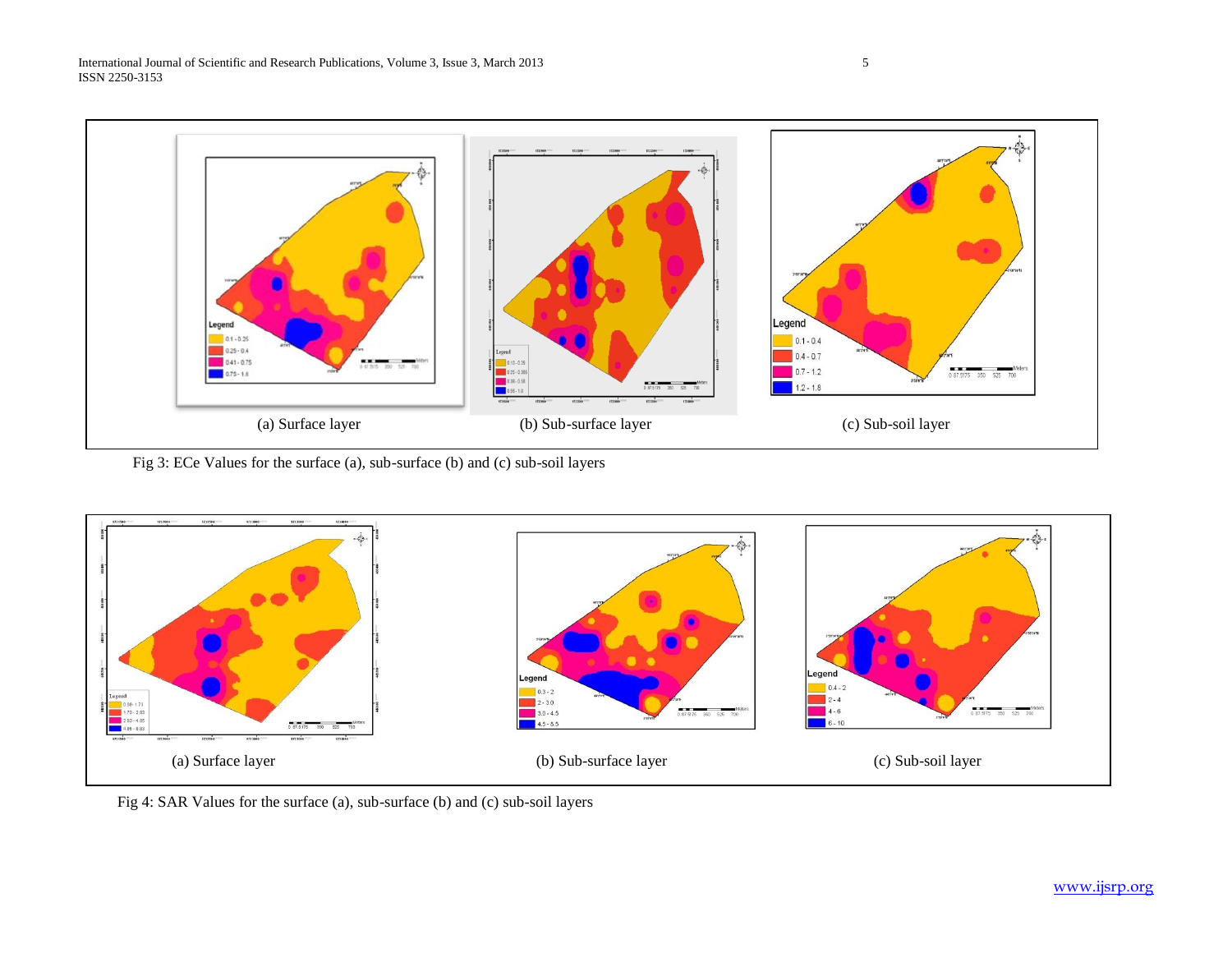

Fig 5: pH Values for the surface (a), sub-surface (b) and (c) sub-soil layers